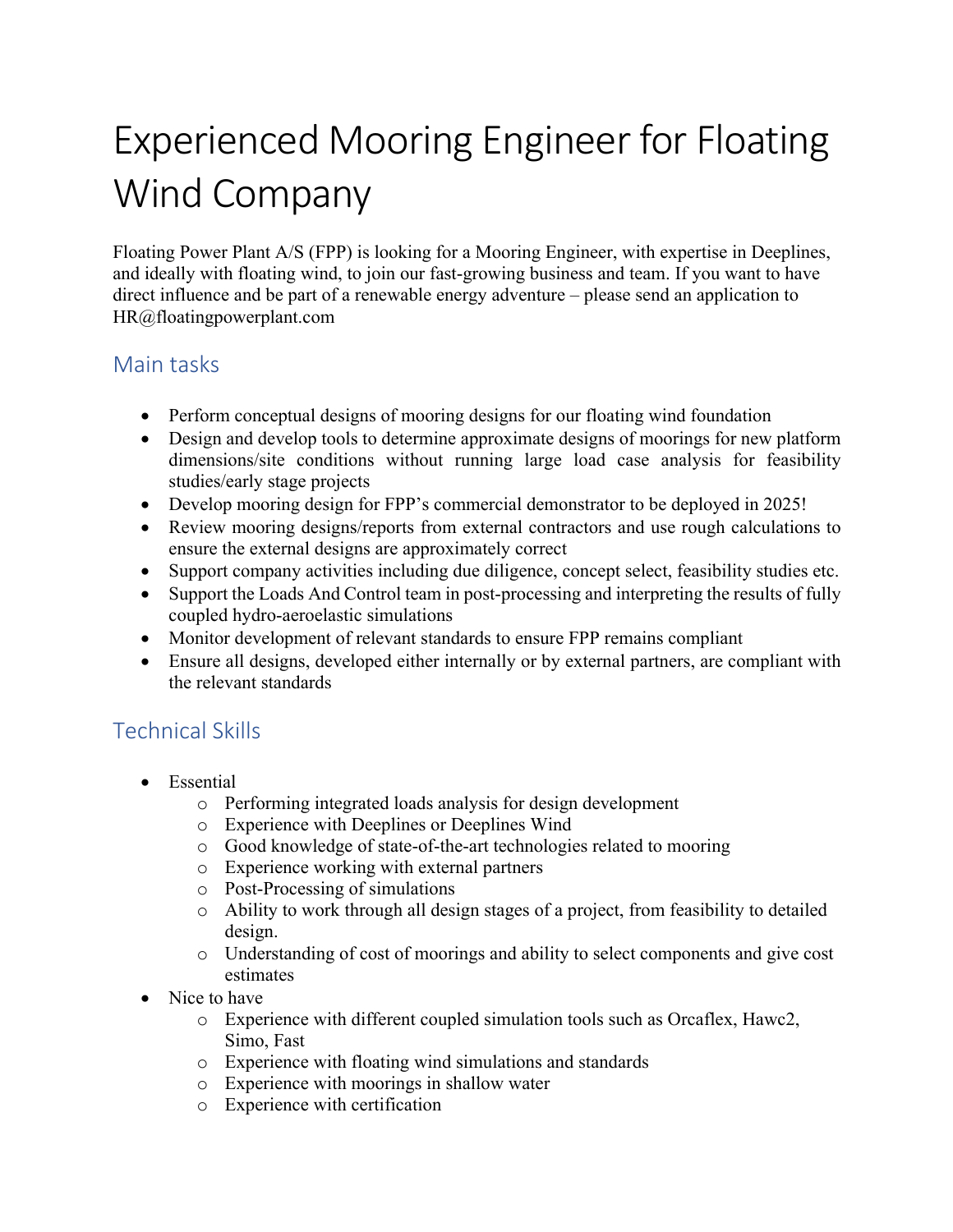o Experience with small-scale models of moorings in wave basins

#### Personal Skills

- Passion to make a difference and bring FPP's technology to the next level
- Enthusiastic and self-driven and be able to work independently.
- Able to take ownership of the workflow
- Good to prioritize work and determine the appropriate level of detail for a task
- Team player
- Good to communicate with team and external partners

### **Experience**

- Relevant degree in Naval architecture, engineering or similar.
- Minimim 2 years experience designing moorings in an industrial setting (not university)
- Must be eligible to work in Denmark
- The place of work is Vallensbæk, Denmark or Gran Canaria, Spain (FPP's technical team is located in these two offices)

#### What we offer

- FPP is a Danish company, backed by 240 shareholders, rapidly expanding in order to develop and commercialise the world's first floating wind and wave device
- We have a fast-paced and fun environment with varied tasks and a great team
- You will be working alongside colleagues and external partners who are the leaders in their fields
- The work which you undertake will be key to the company's success, and will directly impact the design of FPP's technology and our commercial projects
- Attractive working terms
	- o Competitive salary and share option program (warrants) meaning you can own a part of our success
	- o Great working conditions incl. flexible working hours, pension, 6 weeks holiday, option to work in other offices, etc.
	- o Good working environment incl. lunch, social events, modern facililites, etc
	- o Regular Friday drinks and other events with colleagues
- We are an international team so the main office language is English.
- The place of work is Vallensbæk, Denmark or Gran Canaria, Spain (FPP's technical team is located in these two offices)